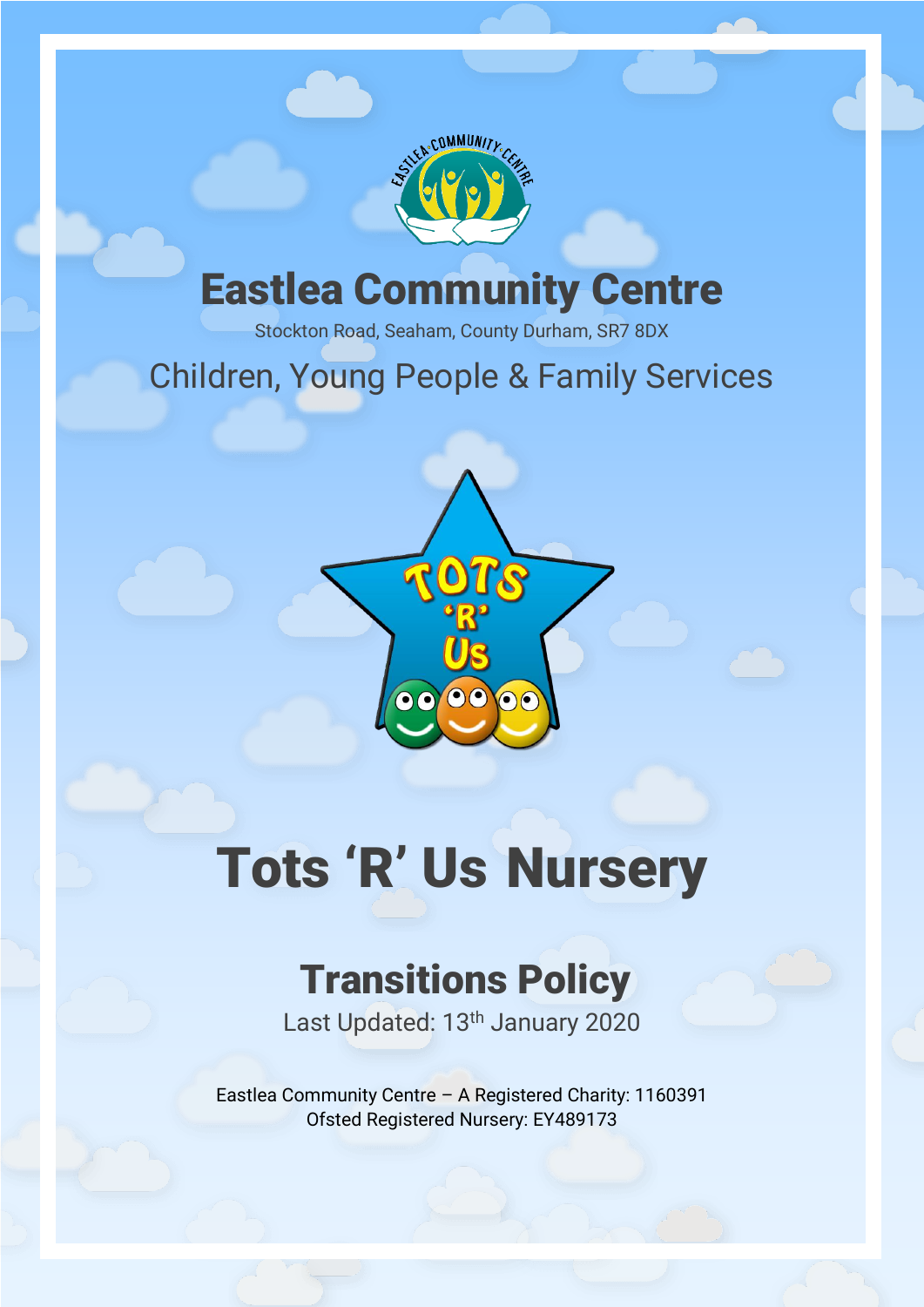### **Transitions Policy**

At Tots 'R' Us Nursery we endeavour to ensure a smooth transition for children between our Nursery and nursery/school. Children and parents/carers need to feel secure and confident to face the challenge of starting nursery/school and the significant changes as they progress through their school life. We recognise that children are vulnerable at stages of transition. We implement a range of strategies and activities to ensure a smooth and happy transition.

We will take the following steps to aid a smooth transition:

#### **Home to Nursery**

- We encourage visits with parents and carers to the Nursery prior to starting. This provides opportunities to see the Nursery running smoothly, to participate in some activities and to observe how the child is settling
- We operate a key person approach, where each child is observed by one person who should meet that child's needs and be the first port of call for the parent/carer
- We allow flexible start times and finish times, with parents/carers able to stay where appropriate
- Regularly review each child's settling with parents/carers and key person
- Prior to child starting Nursery, we meet with parents/carers to share information about how the Nursery operates (attendance, fees, hours etc.)
- We offer a home visit service (see Home Visits below) and provide a booklet showing pictures of the Nursery and its staff
- The Nursery collects the following information about the child prior to them starting: Important adults in the child's life and siblings; child's interests; dietary needs and allergies, any special needs or disability, what soothes/comforts them, child's motivation/schemas (patterns of play). The parent/carer and child complete a 'Getting to know me' booklet provided by the Nursery (information is recorded and stored in line with our Confidentiality, Data Protection and Sharing Information Policy).

#### **During the first few sessions when the child joins Nursery**

- Allow parent/carer and child the time they need to separate
- Collect current contact information in order for parents/carers to return to collect distressed children
- Encourage parents/carers to stay close to the Nursery and return if their child is distressed
- Create an informal, relaxed start to the session, coming into an active environment with continuous provision (as opposed to carpet based or registration routines)
- Offer flexible admission and settling procedures to address the individual needs of children and families
- We encourage links with other settings as children can attend more than one setting

#### **Nursery to nursery/school**

- Let the children share their individual files/photos with Nursery staff
- Liaise with and arrange for visits from/to nursery/school
- Supply information/photographs of prospective nursery/school
- Prepare a learning journal for children who are leaving, add photos, captions, observation notes and examples of work. Send home as a souvenir of their time in the Nursery
- Prepare any assessments/profiles as required by Statutory Framework for the Early Years Foundation Stage to be shared with the prospective nursery/school

#### **Home Visit**

A home visit provides an opportunity for the key person to meet the child and family in their own home prior to the child starting the Nursery. The purpose of the visit is to help the child, family